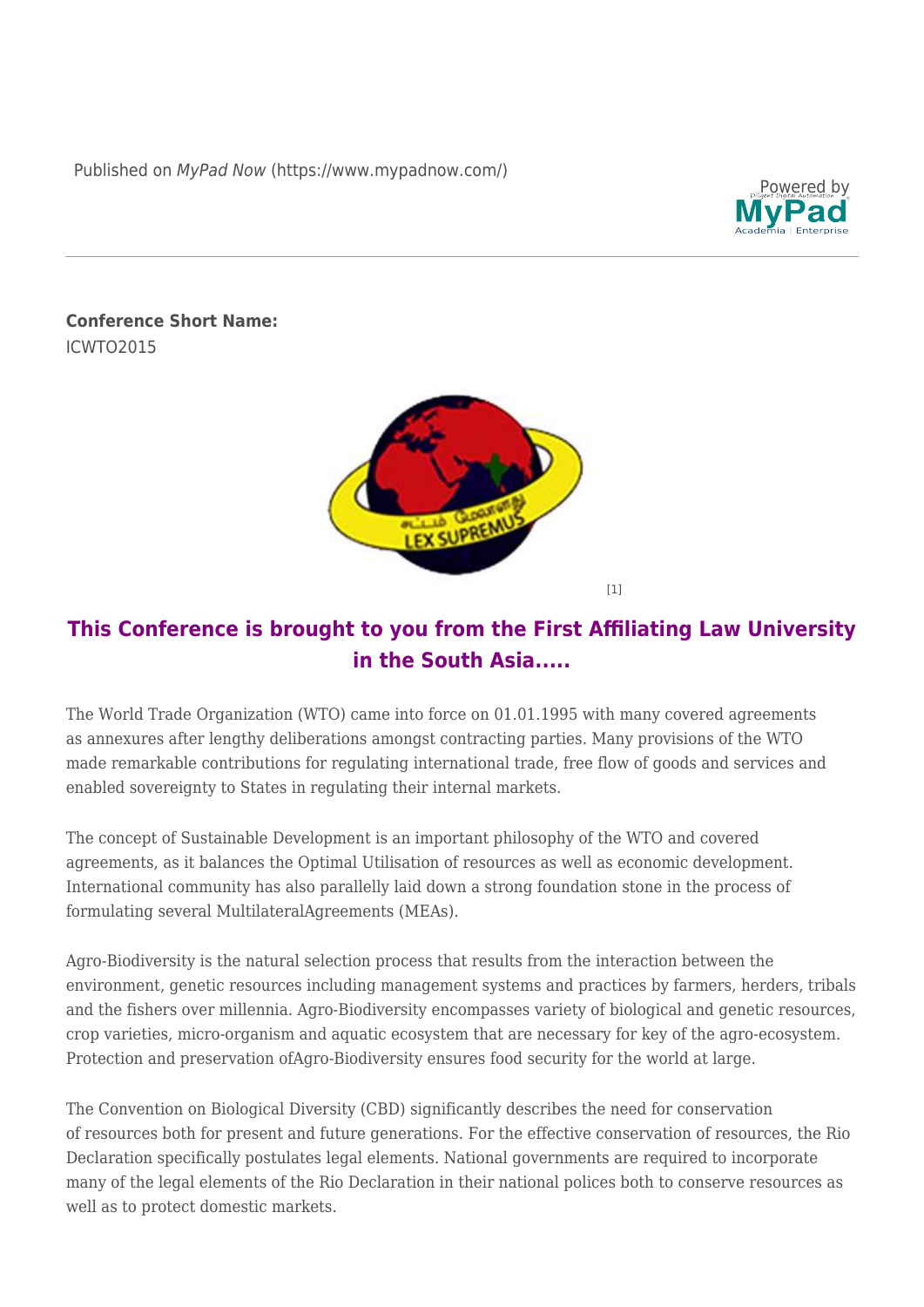The Committee on Trade and Environment (CTE) is significantly contributing in harmonizing the mandate of the covered agreements of the WTO with the provisions of the MEAs. Various Ministerial Declarations of the WTO, especially the Doha and Cancun Summit, have also deliberated on the mandate of the contracting States to make appropriate measures in protecting agriculture by providing various subsidies on agricultural loans and electricity.

The international instruments and institutions mentioned above originated due to different reasons and have their own mandates. The CBD originates from Rio while the WTO owes its origin from the Brettonwood Conference. These environmental and trade instruments and institutions have certain common objectives and divergent features also. The WTO-Dispute Settlement Body (DSB) Jurisprudence has made some significant contribution both for preservation and conservation of natural and biological resources in Tuna Dolphin and Shrimp Turtle cases. On the other hand it has been an obstacle in Beef Hormone and Biotech Products case.

The WTO is going to complete two decades of its existence on 31.12.2014. It is in this context that the Conference would like to address the issues confronted by both the organization and States in achieving environmental and agricultural sustainability with the restricted unilateral measures by the national

governments.

This International Conference on Agro-Biodiversity and 20 years of WTO is a premier interdisciplinary forum for the presentation of new advances and research in the fields of International Law, Trade Law, Environmental Law and Human Rights Law. The Conference will bring together leading academic scientists, researchers and scholars in domain of interests from around the world.

## **Conference Date:**

Wed Jan 28, 2015 - 09 : 00 am to Fri Jan 30, 2015 - 05 : 00 pm

## **Conference Location:**

Auditorium P.G. and R.D. Block, The Tamil Nadu Dr. Ambedkar Law University 5, Dr. D.G.S. Dinakaran Salai Chennai , Tamil Nadu 600 028 India 13° 0' 59.6664" N, 80° 15' 50.4612" E

## **Source URL (modified on 28/02/2015 - 8:04pm):** https://www.mypadnow.com/icwto2015 **Links**

 $[1]$ 

https://www.mypadnow.com/sites/default/files/styles/uc\_product\_full/public/Conference/3041/event%20logo/tamilnadu \_law.jpg?itok=d5G3hLqb